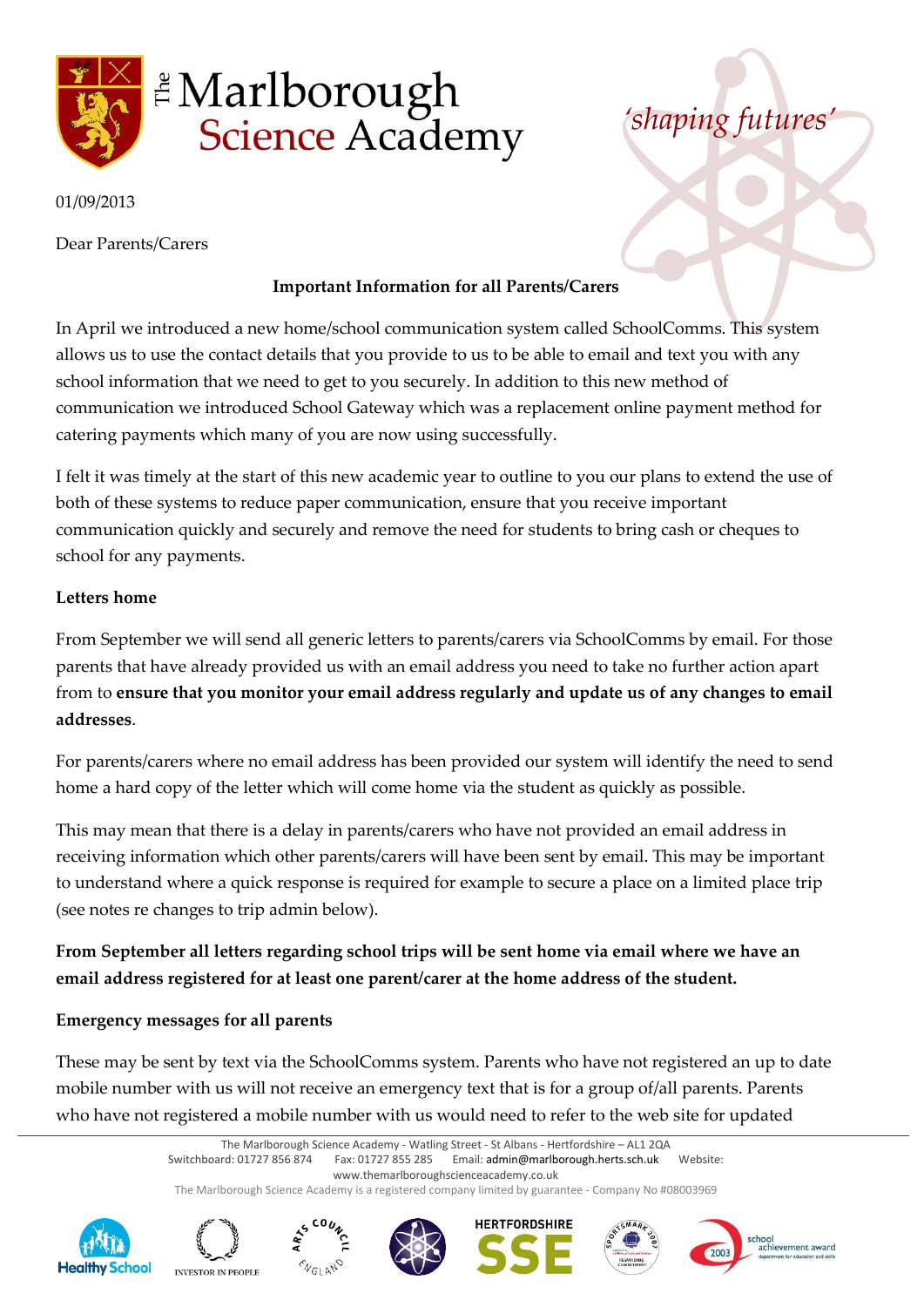emergency information. To ensure that you as parents/carers receive messages from the school in the most efficient way in an emergency it is advisable that you provide us with a mobile number.

## **Emergency contact for individual parents**

As has previously been the case if the school needs to contact an individual parent urgently then this would be via a phone call to the telephone numbers held on our system. It is therefore important that you keep us up to date with any changes to contact details.

# **Payments online – New for all school day trips**

Many parents have already registered to be able to make payments on line for a student's catering account via School Gateway. From September we will be extending the facility on School Gateway to include all payments for day trips, authorisation for a student to attend a day trip and details of any medical conditions for day trips. The number of places available will be managed by the system on a first come first serve basis for most trips. Details regarding administration arrangements for residential and trips abroad will be notified separately to parents/carers as part of the trip organisation.

# **It is therefore necessary that all parents register with School Gateway to be able to send payment, authorisation and medical information for day trips. Cash/cheques will only be accepted by prior agreement and in exceptional circumstances.**

Later in the school year further payments for items will only be able to be made on line. As these items become available we will notify parents/carers.

# **Register with School Gateway to make online payments**

To register you will have needed to supply us with an email address and a mobile phone number.

Once you have supplied these contact details follow the instructions below to register for a School Gateway account, manage your child's catering account online and make other online payments including school trips.

1. Go to www.schoolgateway.com

2. When you visit the School Gateway website for the first time, please select 'New User' and enter your email address and mobile telephone number you have registered with the school

3. The system will send a PIN code to your phone; please enter this PIN code and your account will be activated for you.

If you have not supplied us with an email address or a mobile phone number please email these details stating your child's name, child's form and your contact details to [schoolcomms@marlborough.herts.sch.uk](mailto:schoolcomms@marlborough.herts.sch.uk) or complete the slip below and return to the school office. Once we have added your contact details you will be able to register on School Gateway.

# **Keeping contact information up to date**

It is a parent/carers responsibility to ensure that changes to any email addresses and mobile phone numbers are notified to the school.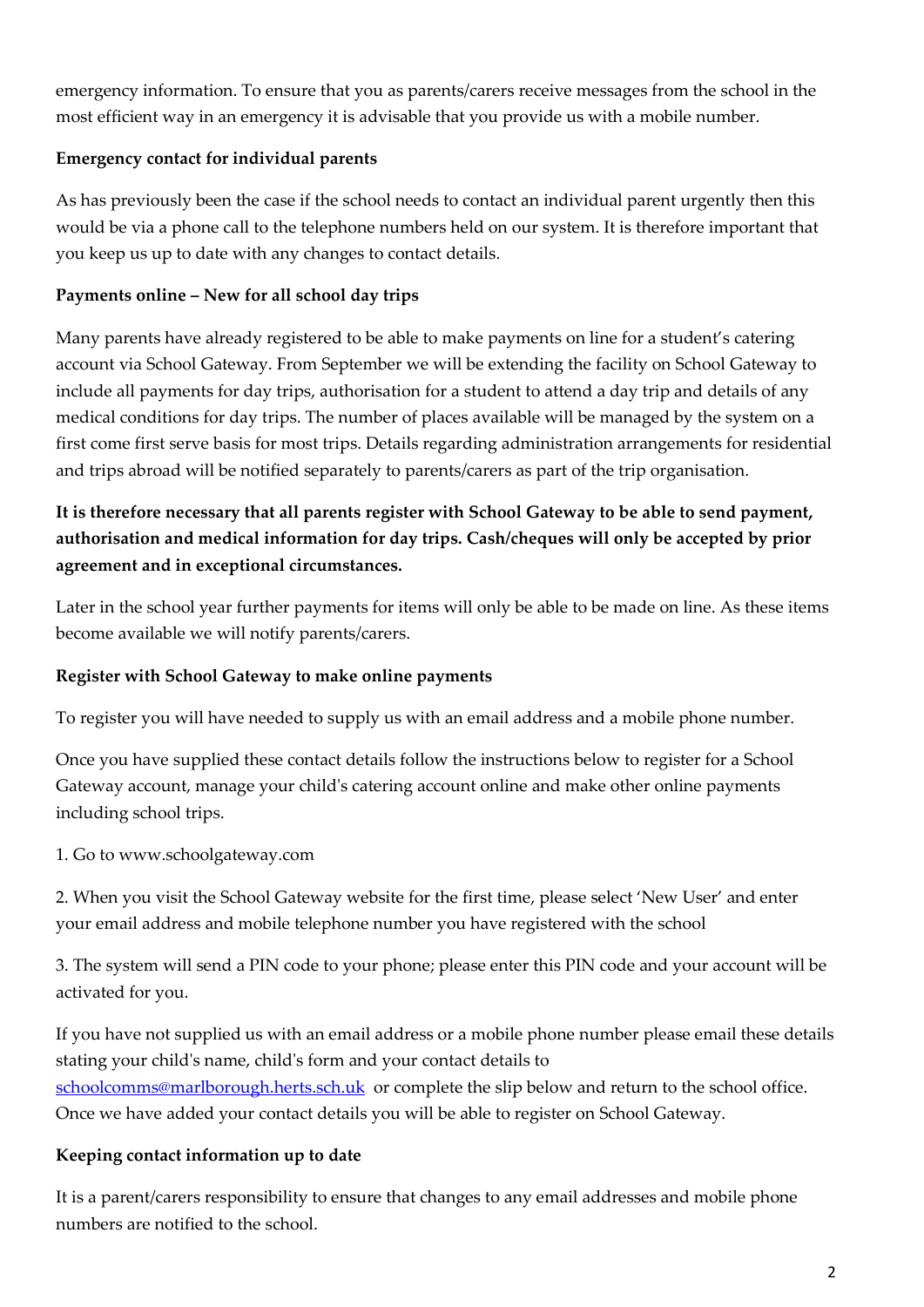To help maintain accurate records of contact information and other data regarding a student a data collection sheet will be sent home to be checked and updated by parents/carers at least once a year.

Our system will notify us of any email addresses and mobile phone numbers that appear to be inaccurate and we will proactively work to resolve these queries as they become apparent.

#### **Contact us**

If you have any queries regarding the content of this letter please do not hesitate to contact the admin team on schoolcomms@marlborough.herts.sch.uk or phone the school on 01727 856 874 and they will be happy to help. If you need to notify us of your email address/mobile number or any changes to those that we may already have for you please complete the slip below and return it the main school office.

Thank you for your continued cooperation

Show co

Anne F Thomson Headteacher

Form to update contact details below

**To the school office**

## **Contact details update to be able to register on School Gateway**

| Child's name  |      |
|---------------|------|
|               |      |
|               |      |
|               |      |
|               |      |
| <b>Signed</b> | Date |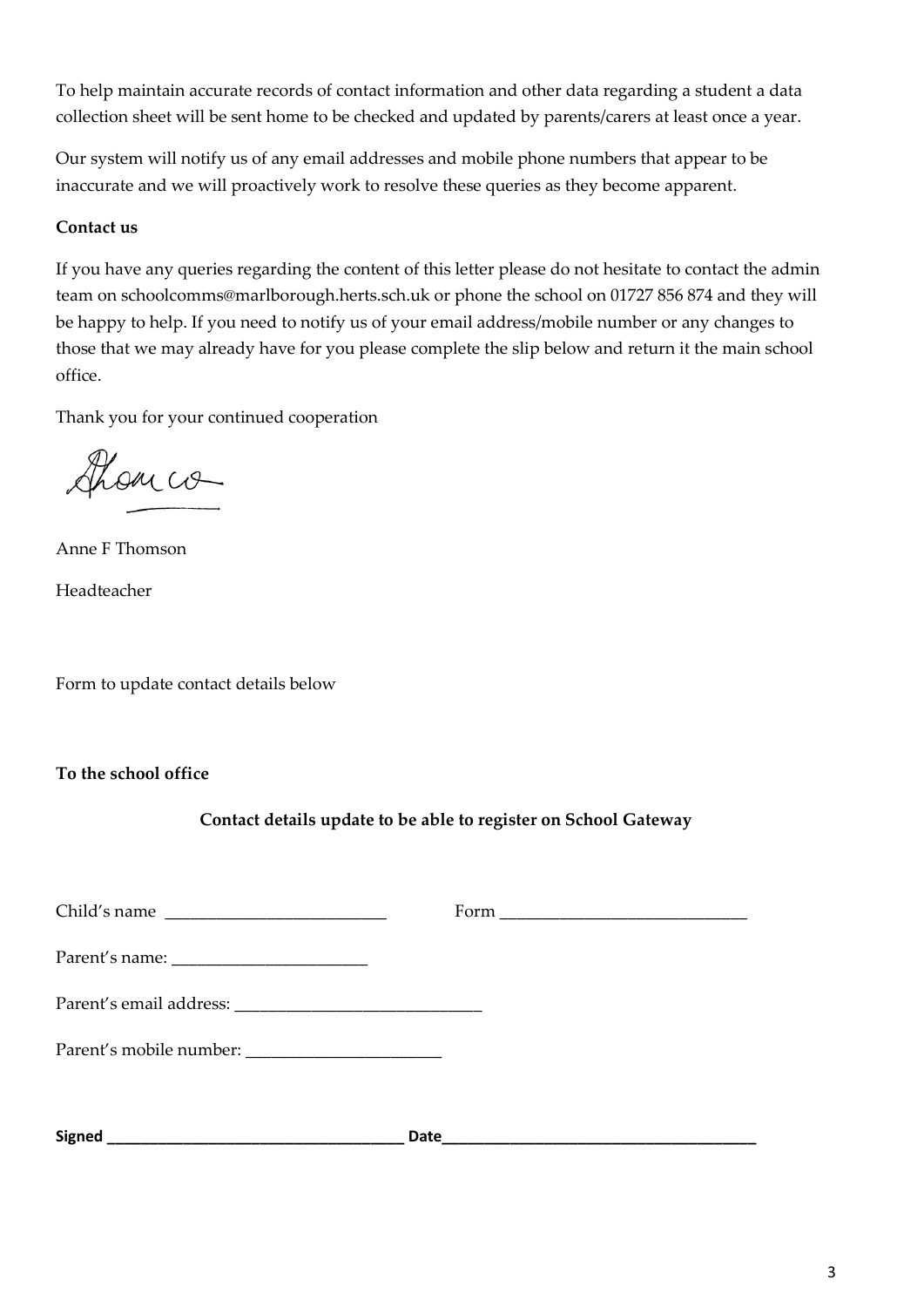

T/Shared 12/Cashless Catering/Cashless Catering Parents Guidelines

15 July 2013



Dear Parents/Carers

#### **RE: CASHLESS CATERING GUIDELINES AND PROCEDURES**

We wrote to you during April to advise you that we were moving our online payment facility from ParentMail PlusPay to School Gateway. We felt it was timely at the beginning of the new school year to remind you of policy and procedure regarding cashless catering and student accounts.

#### **Student Catering Accounts**

- Catering accounts can be topped up online using the School Gateway website [www.schoolgateway.com](http://www.schoolgateway.com/) or by cash using the revaluation machine in the canteen.
- The minimum online payment is £10.00 per child which can be paid using a debit or credit card.
- The maximum spend per day is £5.00. Please contact the school if you wish to increase or decrease the daily spend.
- An email will be sent weekly to advise if an account goes below £0.00.
- If a student has insufficient funds for lunch they can go to the office and receive a loan ticket which will allow them to purchase **essential** food for that day. The overdraft facility for this purpose is £5.00 and must be repaid the following day. The office will advise the parent or carer by email/text/phone if a ticket has been loaned and the account will be monitored to check for repayment of monies owed.
- No unessential items (drinks, cakes, ice creams etc) will be able to be purchased by a student where there are not sufficient funds available on their catering account. Water is available for students requiring a drink.

#### **Free School Meals Students**

 Students eligible for Free School Meals are entitled to a main meal and a drink or pudding at **lunchtime** only.

The Marlborough Science Academy - Watling Street - St Albans - Hertfordshire – AL1 2QA

Switchboard: 01727 856 874 Fax: 01727 855 285 Email: admin@marlborough.herts.sch.uk Website: www.themarlboroughscienceacademy.co.uk The Marlborough Science Academy is a registered company limited by guarantee - Company No #08003969